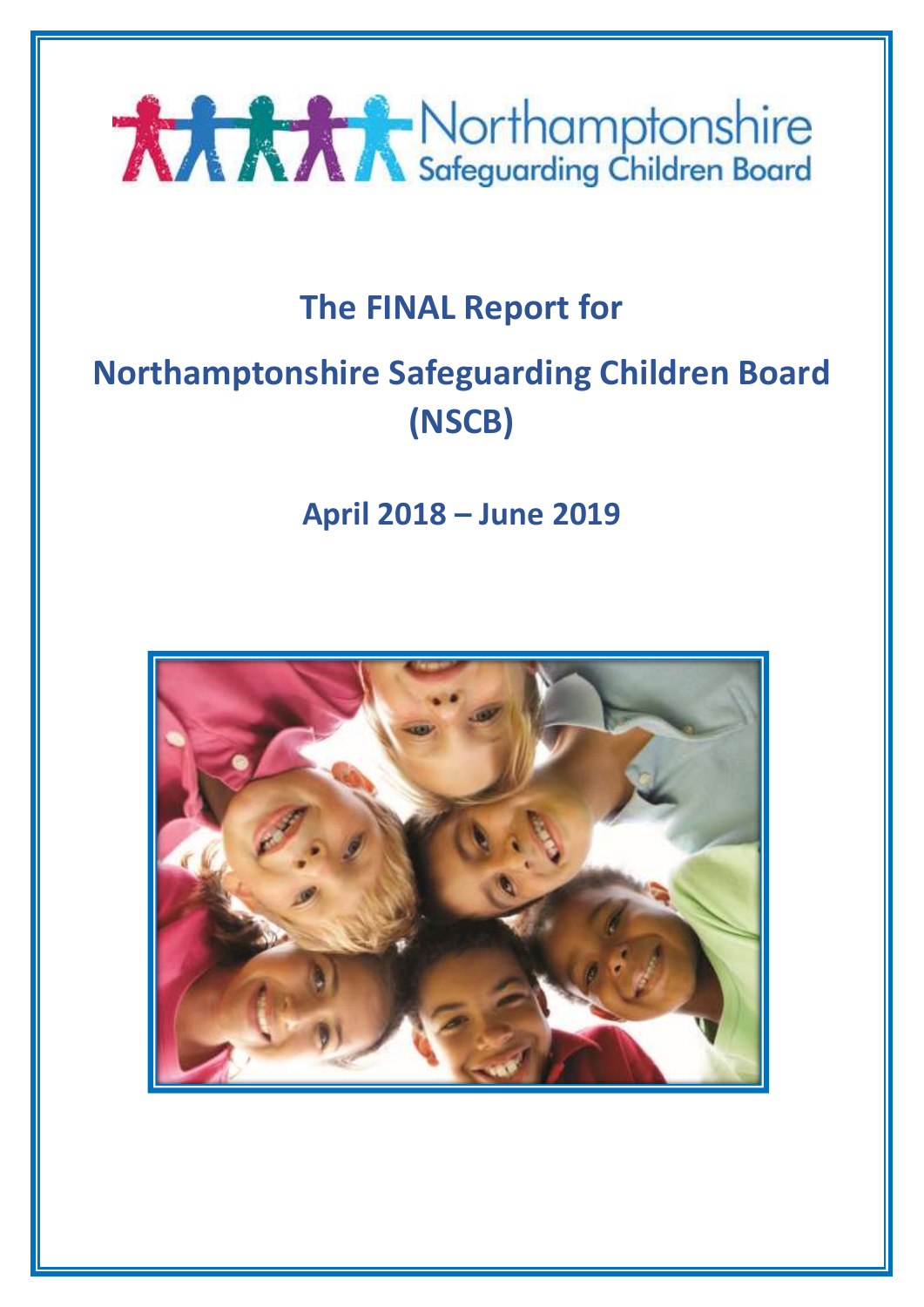## **Introduction from Independent Chair, Keith Makin**

This is my fourth and final report covering the work of Northamptonshire Safeguarding Children Board.

In June 2018, the Government (informed by *The Wood Report* that they had commissioned) published *Working Together to Safeguard Children 2018,* which introduced new partnership arrangements to safeguard children and in doing so formally ended the statutory guidance that covered the roles and responsibilities of Local Safeguarding Children Boards.

Focus on building the new partnership started in August 2018 with an aim to

publish the new arrangements by the end of June 2019 hence the period of this report being April 2018 to June 2019. These changes will help to further build on and strengthen existing partner agency safeguarding arrangements in Northamptonshire.

In my previous report, I highlighted a number of priorities for this year including reducing the number of tier 4 referrals by increasing the take up of Early Help. This continues to be a priority and as the new arrangements come into effect so will the creation of an Early Help Sub Group to monitor and review the partnerships proposals and services to address this key area.

- The timeliness of single assessments continues to be monitored by the Local Authority leading a significant piece of work to review and refresh Thresholds and Pathways and to transform the Multi-Agency Safeguarding Hub (MASH).
- In terms of children and young people repeatedly being subject to Child Protection Plans the Local Authority has initiated a review of its Safeguarding Quality and Assurance Service.

Keeping Children and Young People safe is at the heart of our work and there has been a significant rise in the number of young people at risk of exploitation through organised criminal activity. Extensive work has been undertaken to identify the extent of this issue, which will remain the key priority for the new Safeguarding Partnership.

Managing the arrangements for the transition from Northamptonshire Safeguarding Children Board to the Northamptonshire Safeguarding Children Partnership as set out in the [transition document.](http://www.northamptonshirescb.org.uk/assets/legacy/getasset?id=fAA0ADcANgB8AHwAVAByAHUAZQB8AHwAMAB8AA2)

Two high profile Serious Case Reviews were published in June 2019 which identified significant learning on behalf of various agencies. The new Safeguarding Partnership is committed to driving through changes in practice to increase the protection and outcomes for children and young people in the county.

Finally, as I step down from my role as Independent Chair in June 2019, whilst the partnership still has a long journey of improvement ahead of them, I would like to thank partner agencies and colleagues for their commitment and efforts to making a difference to the children, young people and their families of Northamptonshire.

Aslei :

**Keith Makin Northamptonshire Safeguarding Children Board Chair, June 2019**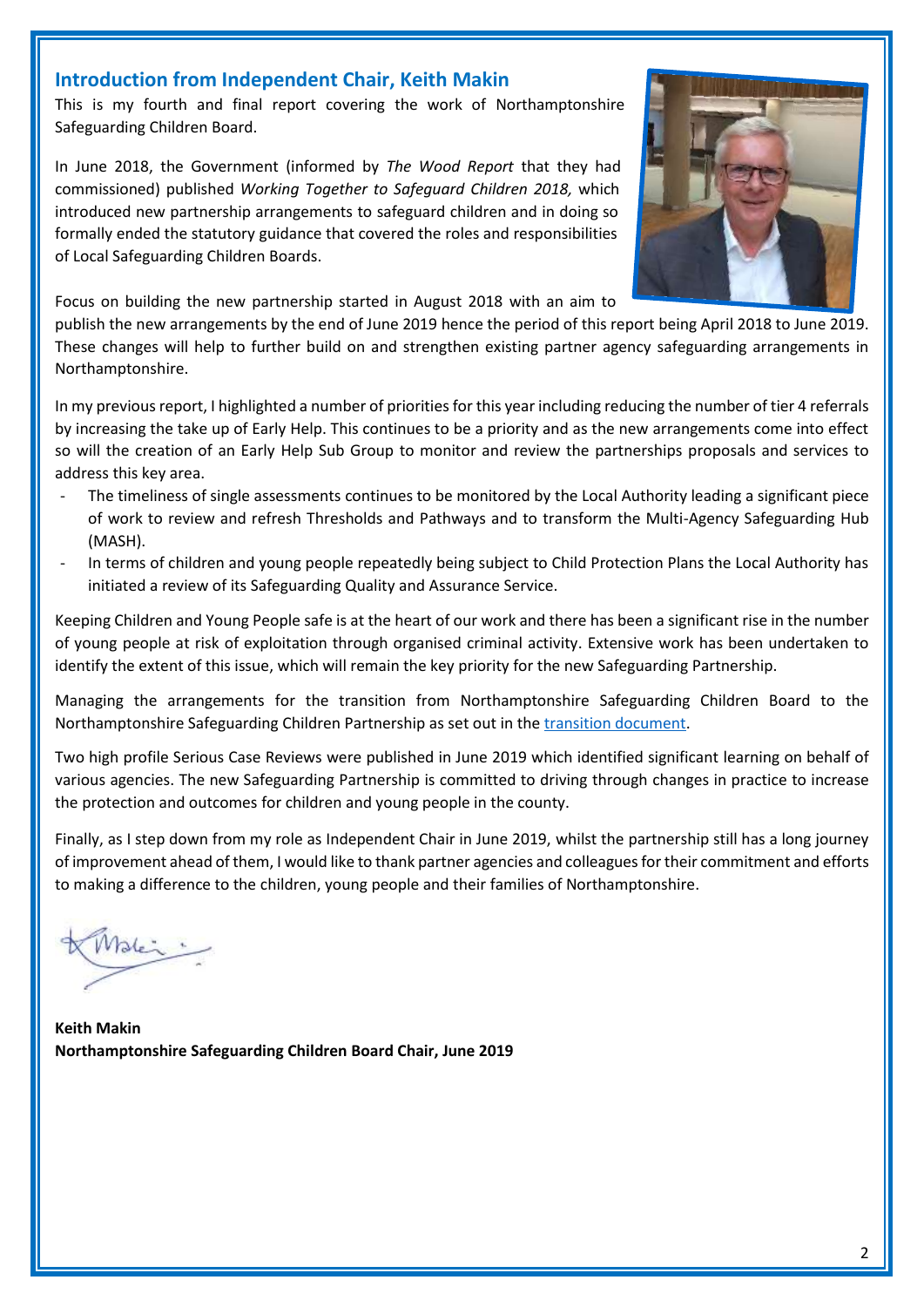## **Contents**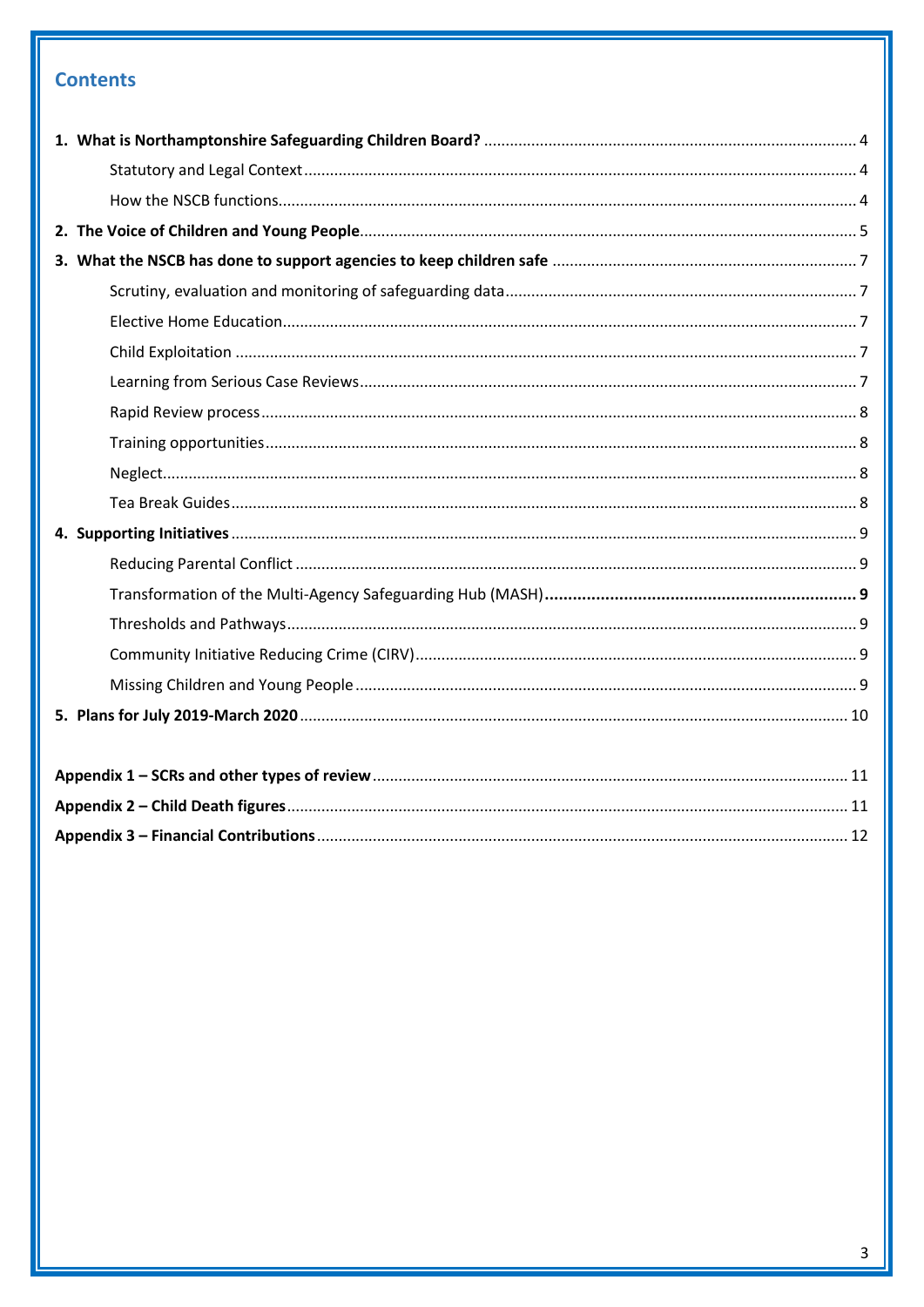## <span id="page-3-0"></span>**1. What is Northamptonshire Safeguarding Children Board?**

## <span id="page-3-1"></span>**Statutory and Legal Context**

Up to June 2018, all Local Authorities are required to establish a Local Safeguarding Children Board (LSCB) in accordance with Section 13 and the objectives set out in Section 14 of th[e Children Act 2004.](https://www.legislation.gov.uk/ukpga/2004/31/contents)

Regulation 5 of the [Local Safeguarding Board Regulations 2006](http://www.legislation.gov.uk/uksi/2006/90/regulation/5/made) sets out LSCB duties.

The LSCB is not an operational body and therefore has no direct responsibility for the provision of services to children and their families. The LSCB's responsibilities are to hold partner agencies to account for their safeguarding arrangements and ensure the quality of those arrangements through policy, guidance, setting standards and monitoring.

The delivery of services to children and their families is the responsibility of the partners – the commissioning and provider agencies, not the LSCB itself.

Th[e Children and Social Work Act 2017,](http://www.legislation.gov.uk/ukpga/2017/16/contents/enacted) received Royal Ascent on 27th April 2017. The Act will abolish LSCBs, replacing them with Safeguarding Partnerships. Working Together to Safeguard Children 2018 was published in July 2018. Section 16 of The Children and Social Work Act 2017 amends the Section 16D of the Children Act 2004 Act.

These duties are further clarified in the statutory guidance: *[Working Together to Safeguard Children: A guide to inter](https://assets.publishing.service.gov.uk/government/uploads/system/uploads/attachment_data/file/779401/Working_Together_to_Safeguard-Children.pdf)[agency working to safeguard and promote](https://assets.publishing.service.gov.uk/government/uploads/system/uploads/attachment_data/file/779401/Working_Together_to_Safeguard-Children.pdf) the welfare of children, 2018, Chapter 3* (WT 2018).

## <span id="page-3-2"></span>**How the NSCB functions**

The Board has a 24 month Business Plan usually refreshed each March for the start of the new financial year. The Business Plan sets out the Board's priorities for 2017-2019.

*The Business Plan 2019-21 for the new safeguarding arrangements was developed in November 2018 to help inform and in readiness for the transition in July 2019.*

The Board met on a monthly basis until February 2019. The final Board meeting took place on 27th June to present the new safeguarding arrangements.

The Sub Groups of the NSCB are:

- Child Death Overview Panel
- Serious Case Review
- Quality Assurance
- Child Exploitation
- Learning and Development

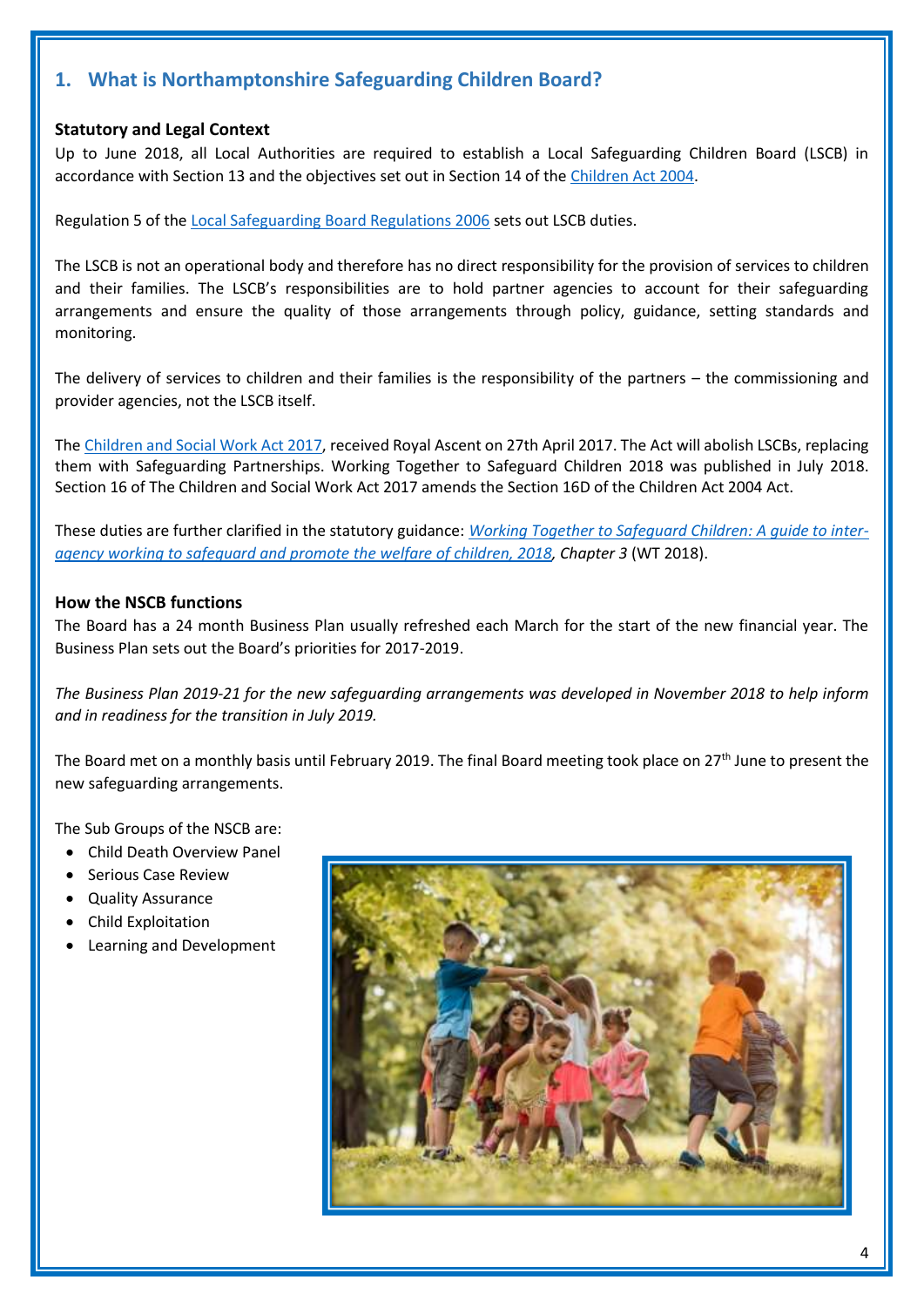## <span id="page-4-0"></span>**2. The Voice of Children and Young People**

The safety and welfare of children and young people is at the heart of all our work and focused on hearing and understanding children and young people's own voices to achieve this. The NSCB has talked directly to children and young people through their educational setting. This will continue to be strengthened under the new partnership arrangements with more regular meetings with children and young people through a variety of settings.

The primary aged children spoken to were all very responsive and keen to talk about their concerns. They were extremely knowledgeable of "gangs" naming several who live in the same areas as them. They have a vivid description of "gang members" and said they are frightened when they see them.

…I'm scared – I went to the shop with my Grandad and there was a group drinking, smoking and smashing glasses – I told my Grandpa I didn't want to walk down there…"

…wear black clothes and balaclavas and have their hoods up … they ride motorbikes and hang out about where we live and in the underpasses…I am scared of walking past them…

…my mum said people can come up to you and be nice and offer you nice things … that is how they get you to join them…

…they shout and swear and play loud music … they go in my park and I am too frightened to go and play there with my friends.

Another significant concern for the children is litter and they are worried younger children may pick it up and the effect litter has on the environment and animals. All the children enjoy playing in their local parks, but they are strewn with litter and it is left on the play equipment.

…can I pick up the plastic bottle daddy as the whale might eat it…?

…I once saw a dirty nappy on a roundabout in the park and we didn't want to play on it…

…in the town centre there is rubbish everywhere and I don't like it…

…I've seen 20 people go round picking up rubbish but everyone in the county needs to do it…

The children said they get upset and worried about people smoking and the damage it can do to them and to younger children if they walk past someone smoking. They recognised when people smoke drugs due to seeing drugs paraphernalia in litter.

When talking about on-line safety and social media all the children clearly understood the risks posed. Most had their own mobile phone and understood it was for use to play games and keep in touch with their family or friends. None of them would answer their phones from a withheld or unknown number.

The children were asked what could help them feel safer:

"…more police officers …there are not enough to go around …I have only ever seen two …"

…everyone in Northamptonshire picks up litter…

… security guards at the parks we like to play in … they would keep us and our parents safe from gangs with knives who threaten us ... **Executive Structure 1.1** making

…more security cameras…

smoking illegal…

We spoke to secondary aged children from year 7 through to Sixth form who expressed their thoughts and fears.

They acknowledged how younger children felt about gangs and the descriptions they had given. Sixth formers reflected that being much older than the primary aged children, they perceive "gangs" very differently and described there being two very different groups – those young people "just wanting to hang out" and those who pose a danger. They spoke of particular locations within the county where they would not feel so safe suggesting some of these areas are less affluent than others. They echoed the primary aged children's observations of the volume of litter in the county and highlighted fly-tipping as being unsightly and an increasing problem.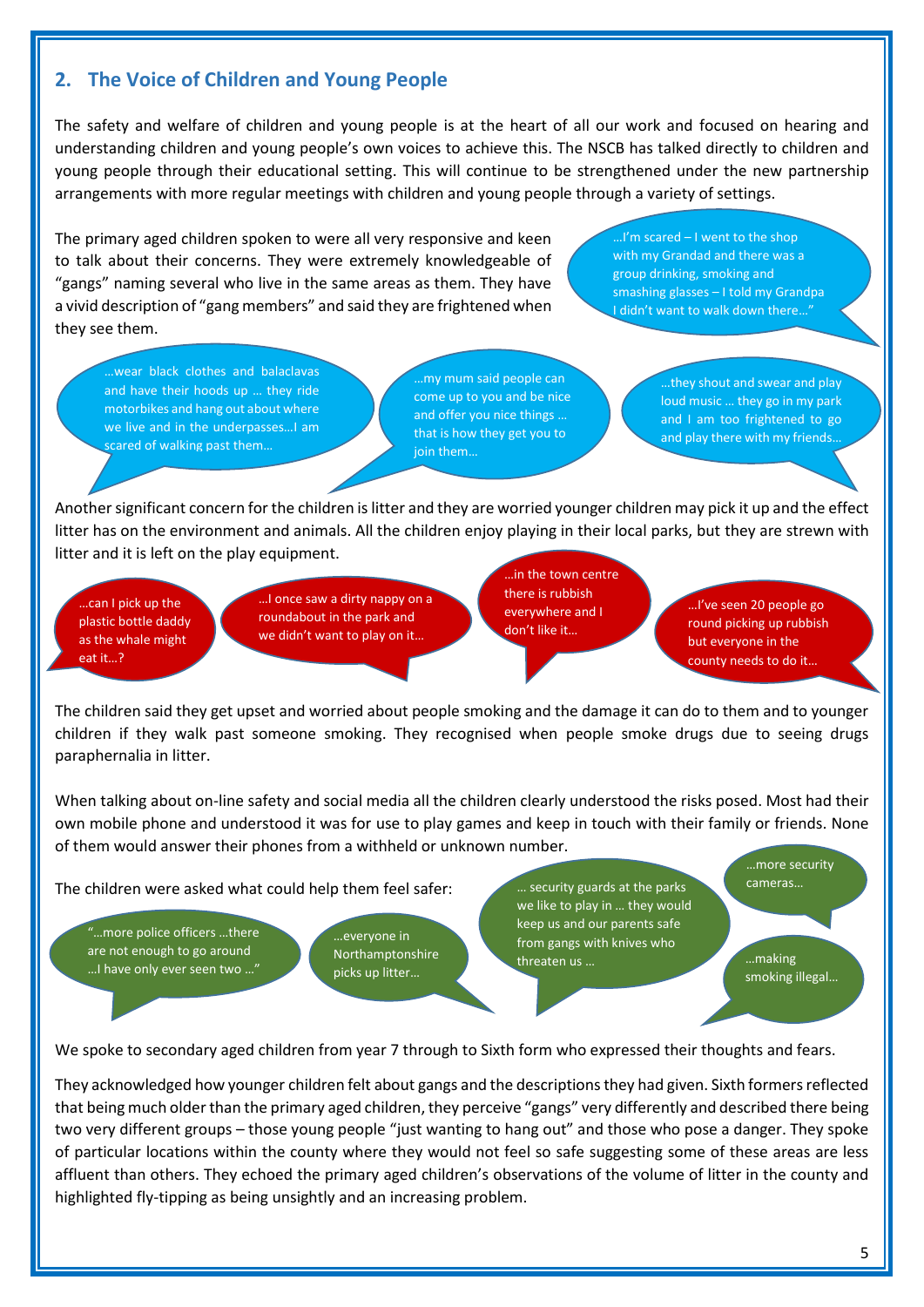The older students now spend time in the town centre of an evening but felt, at times, in vulnerable situations. They acknowledged the police initiatives and campaigns to reduce crime and tackle drink driving.

> I like going into town with my friends of an evening …but not when we are approached by drunk men…

"There are some dark alleyways off the town centre that I would not feel safe walking down".

The students use social media, particularly YouTube, Instagram and Snapchat, to learn about topics such as radicalisation and how to look after themselves. They do not consider Northampton to be very multi-cultural with few activities accessible to young people who are not Christian.

In general, they felt summer activities for young people are limited – particularly free activities and those not centred on usual common sports. They felt they would be more inclined to take up new activities and different sports if they were available.



There appeared to be a general feeling that there is no point in approaching professionals as "they don't listen and don't help…"



Speaking to the children and young people, it is clear "gangs" is a huge concern for the younger children but can also leave older students feeling vulnerable. Chapter 3 details the initiatives taken so far to understand and address this increasing problem in the county and as the NSCB transitions in to a safeguarding partnership there will be a full day conference in September 2019 focusing on child exploitation and organised crime involving children and young people. The event will also support the launch of the Youth Offending Services campaign around "Knives Save Lives" and the work of the Community Initiatives Reducing Violence *(page 7).*

Northamptonshire Police are advised of the children and young people's views regarding their service and the Community Safety Partnerships are asked to consider their comments about litter and fly-tipping.

Engaging young people is core to all professionals and health colleagues are advised of the young people's feelings and asked to look at how they work with young people to ensure they feel listened to, supported and provide assurance of their own internal processes to ensure young people are engaged.

As we progress through 2019-20, we will continue to seek children and young people's views and also challenge our partners as to how these challenges can be addressed within the services provided in the county and through new initiatives that will be monitored and updates will be provided in our report – that will be the first as a Safeguarding Partnership.

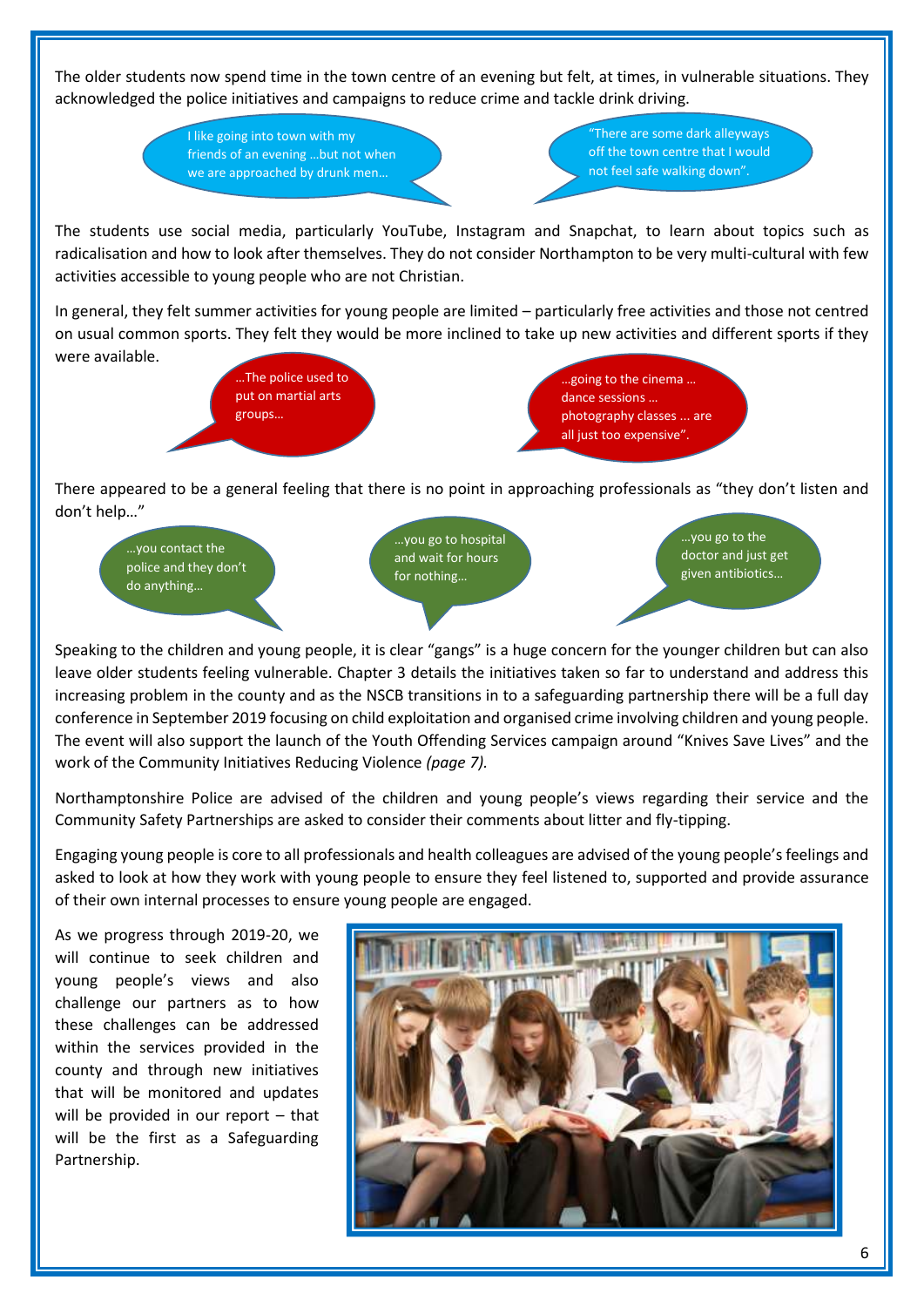## <span id="page-6-0"></span>**3. What the NSCB has done to support agencies to keep children safe**

## <span id="page-6-1"></span>**Scrutiny, evaluation and monitoring of safeguarding data**

- The NSCB Scorecard and Dataset has been reviewed and simplified to allow better interpretation, scrutiny and challenge of data. Further revision is required to ensure the capture of data is relevant
- The process for Multi-Agency Case Audits (MACAs) now followsthe Signs of Safety model to identify good practice as well as areas for improvement. During the period, three MACAs have been undertaken.
- The Section 175 Schools audit was distributed in June 2019 for completion by September 2019. Additional questions for the key priorities of concern in the county (child exploitation) have been added to allow a holistic picture of the concerns to be identified.
- An audit was developed and distributed to the Voluntary Sector and Faith Organisations utilising Survey Monkey as a tool to complete a short questionnaire. The initial response has been poor so the questionnaire is being resent during 2019-20.
- A new Learning and Improvement Framework template has been developed using the Signs of Safety methodology which helps provide focused responses and a solid base for partner agencies to reflect on within their organisations. This tool will be completed on a bi-annual basis.

## <span id="page-6-2"></span>**Elective Home Education**

 There number of children and young people who are home educated has doubled in the past four years. Various reports have been requested and considered to understand this vulnerable cohort of children and young people with the findings disseminated across the partnership and discussed within various agency safeguarding forums including GPs and Designated Safeguarding Leads for education.

## <span id="page-6-3"></span>**Child Exploitation**

- The volume of crimes with a child victim saw an increase in the last quarter with March 2019 recording 588 offences.
- There has been a significant increase in gang activity across the county and is a key priority for the safeguarding partnership through 2019-20. Various reports have been requested and considered to develop an understanding of the issues and advise agencies.
- Northamptonshire Clinical Commissioning Group has created a very successful training course regarding child exploitation with a focus on serious crime and gang related activity. This has been very positively received by health professionals and is now rolled out in kind across the partnership through the facilitation of the NSCB.
- This issue remains a focus as the NSCB transitions into a safeguarding partnership and is the focus of the conference scheduled for September 2019.
- The NSCB has supported a Child Exploitation assessment by the Local Authority and Police which has helped inform
- A Child Sexual Exploitation referral form has been developed with RISE to ensure appropriate cases are referred.
- A Child Exploitation Assessment was commissioned by the Local Authority and included Northamptonshire Police to provide an update on the previous partnership assessment on Child Exploitation.
- The NSCB has promoted and supported the roll out of 'Breck's Last Game' across schoolsin the county.

## <span id="page-6-4"></span>**Learning from Serious Case Reviews**

- **BRECK'S**
- The NSCB continues to disseminate learning from Serious Case Reviews (SCRs), in the form of 6 step briefings available on the NSCB website [here,](http://www.northamptonshirescb.org.uk/about-northamptonshire-safeguarding-children-board/scr/) across the partnership. These bite size briefings are discussed in team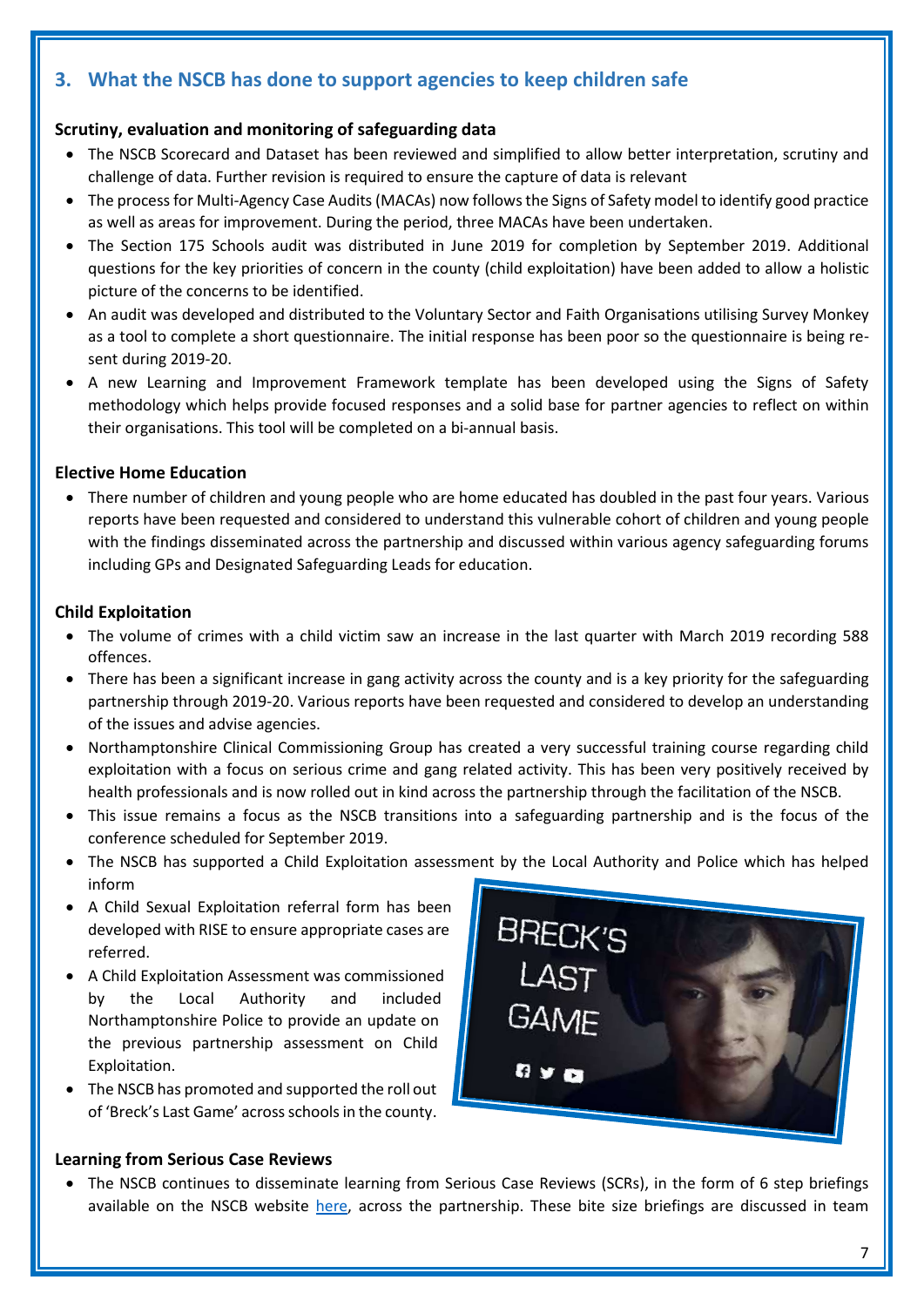meetings and are available on the NSCB website. Examples of good practice include discussion 6 step briefings at Designated Safeguarding Lead Forums and GP Forums with positive and robust debate.

- Two high profile SCRs were published in June 2019 and caused considerable media interest. The publications were handled very sensitively with careful consideration given to the children and families involved who were fully informed of the findings. Practitioner de-briefs were held immediately prior to publication to inform professionals of the findings.
- A Learning from SCRs presentation is available and training is facilitated across the partnership by members of the SCR Sub Group. Practitioners are encouraged to discuss and feedback on learning from the individual cases presented.
- A further SCR was concluded but due to the vulnerabilities of the children involved the decision was taken not to publish the review. However, a 6 step briefing was created to inform practitioners of the learning.

## <span id="page-7-0"></span>**Rapid Review process**

- In accordance with Working Together 2018, a Rapid Review process was implemented in December 2018.
- Whilst every referral received for consideration of a review is managed by collating information from all agencies and then a recommendation being made by the SCR Sub Group to the NSCB Independent Chair, this was extended to include all Local Authority Serious Incident Notifications (SIN).
- Due to the increase in cases requiring a Rapid Review, these were conducted by the three strategic lead representatives sitting on the SCR Sub Group.
- Since  $1^{st}$  December 2018, 14 requests for consideration of a review have been received six of those being SIN notifications.

## <span id="page-7-1"></span>**Training opportunities**

- 2018/19 has been a challenging year in terms of the training offered by the Board. A suite of e-learning courses has been available and there continues to be a good uptake with over 6,500 learners completing one of the courses offered. Education colleagues are very pro-active in undertaking the courses available.
- Face-to-face training has not been available partly due to budget constraints and also a shift in approach to provide face-to-face training from identified need. The NSCB supported the roll out of Signs of Safety in the county and will continue to support this as we head into the next year.
- There has been a focus on looking at what in-kind training can be offered by key partners in moving forward through 2019-20 and an extensive training programme has been developed and agreed.
- The NSCB has supported facilitation an external provider to deliver on-line training across the partnership with particularly good representation by schools.

## <span id="page-7-2"></span>**Neglect**

- Of the 12,000 single Assessments undertaken in a year period (2017-19), 2,000 identified neglect as a feature and was the 3<sup>rd</sup> issue ranking in prevalence.
- Those young people with Neglect identified are twice as likely to have socially unaccepted behaviour, twice as likely to suffer from substance and alcohol misuse. They are three times as likely to have a parent or carer whom suffers from alcohol misuse and four times as likely to have a parent or carer whom suffers from drug misuse.
- They are also twice as likely to have missing episodes, more than likely to be in the 13-17 years old age group. They are also twice as likely to suffer from CSE, twice as likely to be female and twice as likely to have mental health concerns. They are also three times more likely to have mental health issues within their household, twice as likely to self-harm and twice as likely to have domestic violence concerns within their household.
- Since the launch of the new Neglect Toolkit using the Graded Care Profile, the NSCB has continued to promote and monitor the use of the toolkit by all partner agencies.

## <span id="page-7-3"></span>**Tea Break Guides**

 The NSCB has continued to create and build upon its suite of tea-break guides to give practitioners a summary on a range of prominent safeguarding issues. There are now currently 20 available to view [here.](http://www.northamptonshirescb.org.uk/about-northamptonshire-safeguarding-children-board/policies/tea-break-guides/)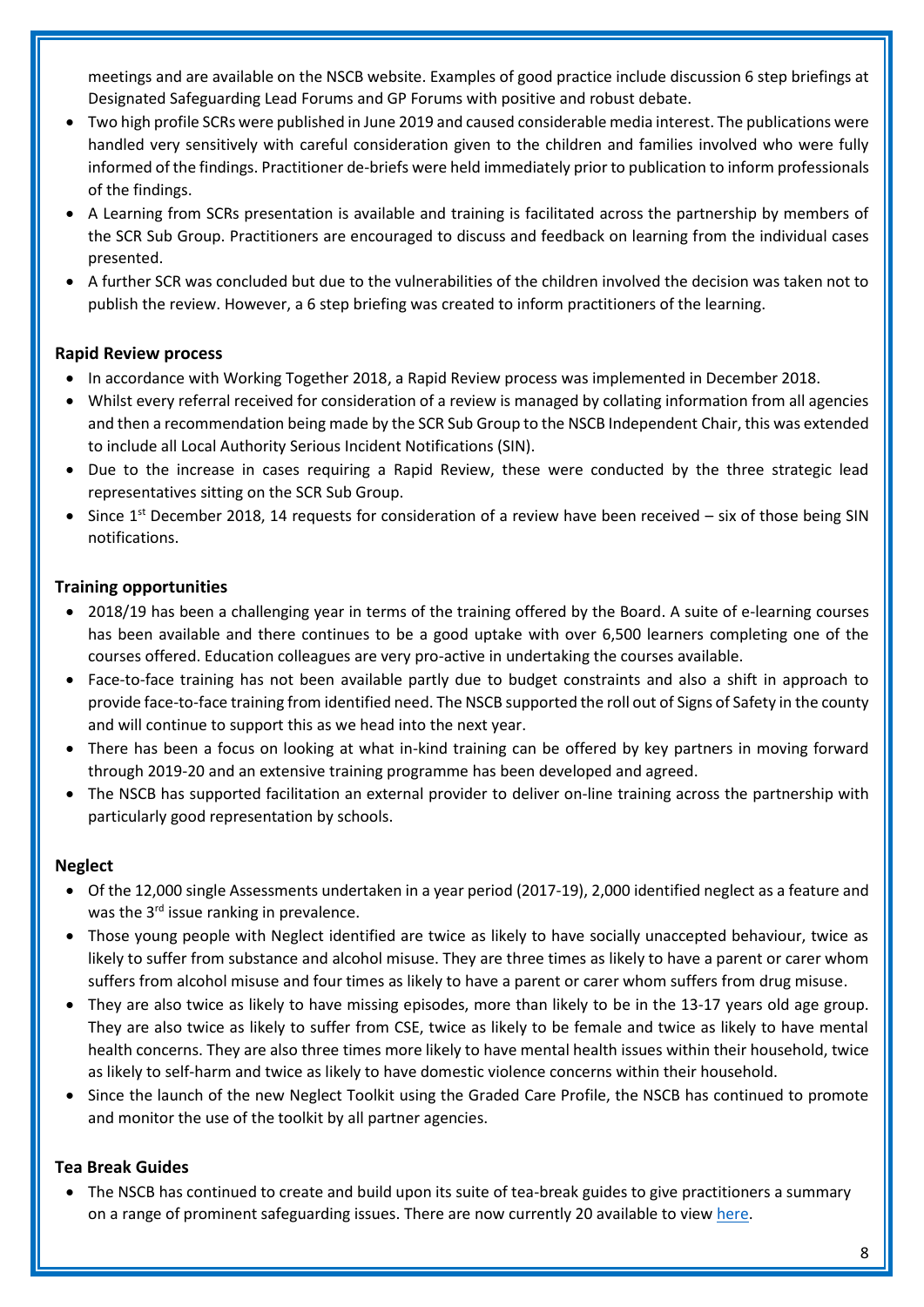## <span id="page-8-0"></span>**4. Supporting Initiatives**

#### <span id="page-8-1"></span>**Reducing Parental Conflict**

Supporting the work of Troubled Families Programme to undertake a review of understanding of the impact of reducing parental conflict on children. Following receipt of a strategic grant, the NSCB has circulated the Early Intervention Foundation survey relating to the strategic position of partners to gather information to support the use of the EIF Planning Tool. This has been followed by a partner-wide workshop, supported through the L&D Sub Group to gather further information regarding partnership commitment to reducing parental conflict.

#### <span id="page-8-2"></span>**Transformation of the Multi-Agency Safeguarding Hub (MASH)**

- Following identification of concerns, including those raised by partners, and a critical Ofsted focussed visit in October 2018, accelerated actions were put in place to implement a new MASH model with associated changes to the First Response Teams (FRTs).
- Whilst there remains a considerable journey to improve these arrangements, significant measures have already been taken to refresh and roll out the threshold document, supported by NSCB and informed by Working Together 2018, to 'champions' who will cascade the training within their own organisations.
- 2019-20 will see ongoing monitoring for a more consistent application of threshold.
- $\bullet$  As of 4<sup>th</sup> January 2019, there were no unallocated cases. Workers continue to have high caseloads but they are being managed better with a future goal to reduce caseloads per worker.
- The Early Help Assessment has been updated to incorporate the Signs of Safety terminology.
- Access to Early Help advice is now available through a 'self-serve' online form, available to both professionals and families.

#### <span id="page-8-3"></span>**Thresholds and Pathways**

Whilst there remains a considerable journey to improve these arrangements, significant measures have already been taken to refresh and roll out the threshold document, supported by NSCB and informed by Working Together 2018, to 'champions' who will cascade the training within their own organisations.

#### <span id="page-8-4"></span>**Community Initiative Reducing Crime (CIRV)**

The NSCB is supporting the work of CIRV that has links to communities, the Multi-Agency Safeguarding Hub (MASH) and other such services to provide a co-ordinated support offer specifically focussing on prevention of violence and drug dealing offences. A 24/7 self-referral line is available. Data from this new initiative will be part of the dataset analysed in the coming year.



#### <span id="page-8-5"></span>**Missing Children and Young People**

There has been a significant increase in the recorded volume of missing children on COMPACT with March recording the highest ever volume of 189 reports. Changes to the force policy have led to more children being identified as MISPERS and will be responded to as medium risk or above. There has been considerable focus on improving the number of Independent Return Interviews (IRI), an area that will require ongoing focus and review.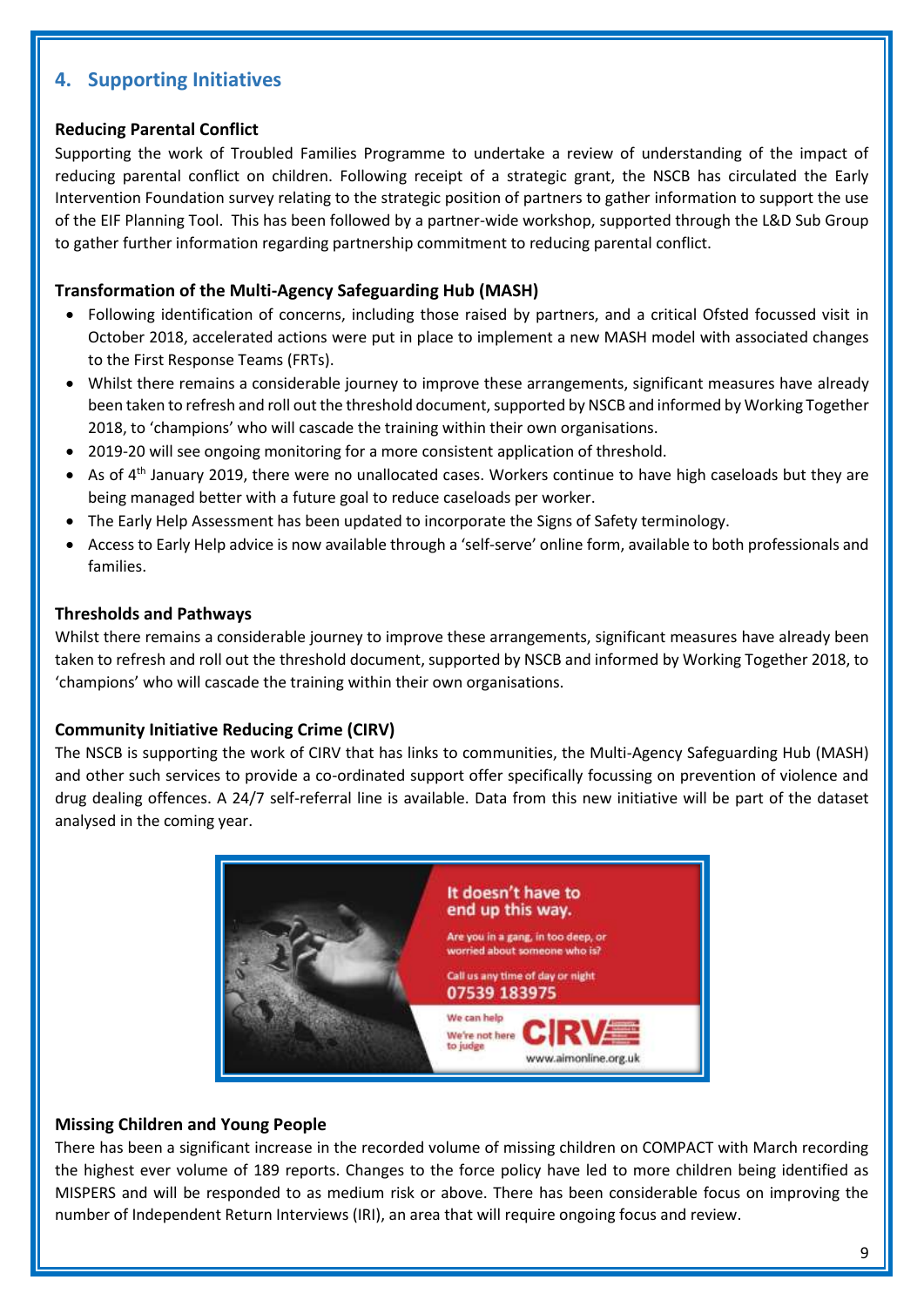## <span id="page-9-0"></span>**5. Plans for July 2019-March 2020**

## **The three Key Priorities for the Safeguarding Partnership to be taken forward are:**

#### **Taking positive action early enough to protect children.**

- Ensure a greater understanding and consistent application of Thresholds cross the partnership with a particular focus on Tier 2.
- Revise current Thresholds and Pathways document to reflect Signs of Safety approach.
- Ensure Thresholds training is available across the partnership.
- Strengthen the partnership response in implementing an information process for young people caught up in Domestic Abuse at an earlier stage (within 72 working hours).

## **To support children, young people and families who are at risk of exploitation.**

- Support the partnership to develop an Integrated Adolescent offer and develop a process to scrutinise the offer.
- Promote and encourage a roll out of appropriate gang training across all schools. Commission a review of the partnership response to Child Sexual Exploitation.
- Support and promote intervention to prevent young people from joining gangs.
- Proactively support initiatives to reduce harm to children and young people caused by knife crime.

## **To work effectively as a partnership and support our staff.**

- Promote the work of the NSCP.
- Clarify and strengthen how different partnership groups work together and relate to one another.
- Strengthen and encourage in-kind training across the partnership. Support staff to know how to escalate issues effectively and promote the NSCP Escalation Policy.
- Employ an Independent Scrutineer who will Chair the Quality & Governance Sub Group.
- Hold every Strategic Lead meeting in a different school and include the School Council to hear and listen to the voice of young people.
- Promote examples where agencies have effectively worked together for a positive outcome.
- Continue to promote and facilitate Learning from Serious Case Reviews.

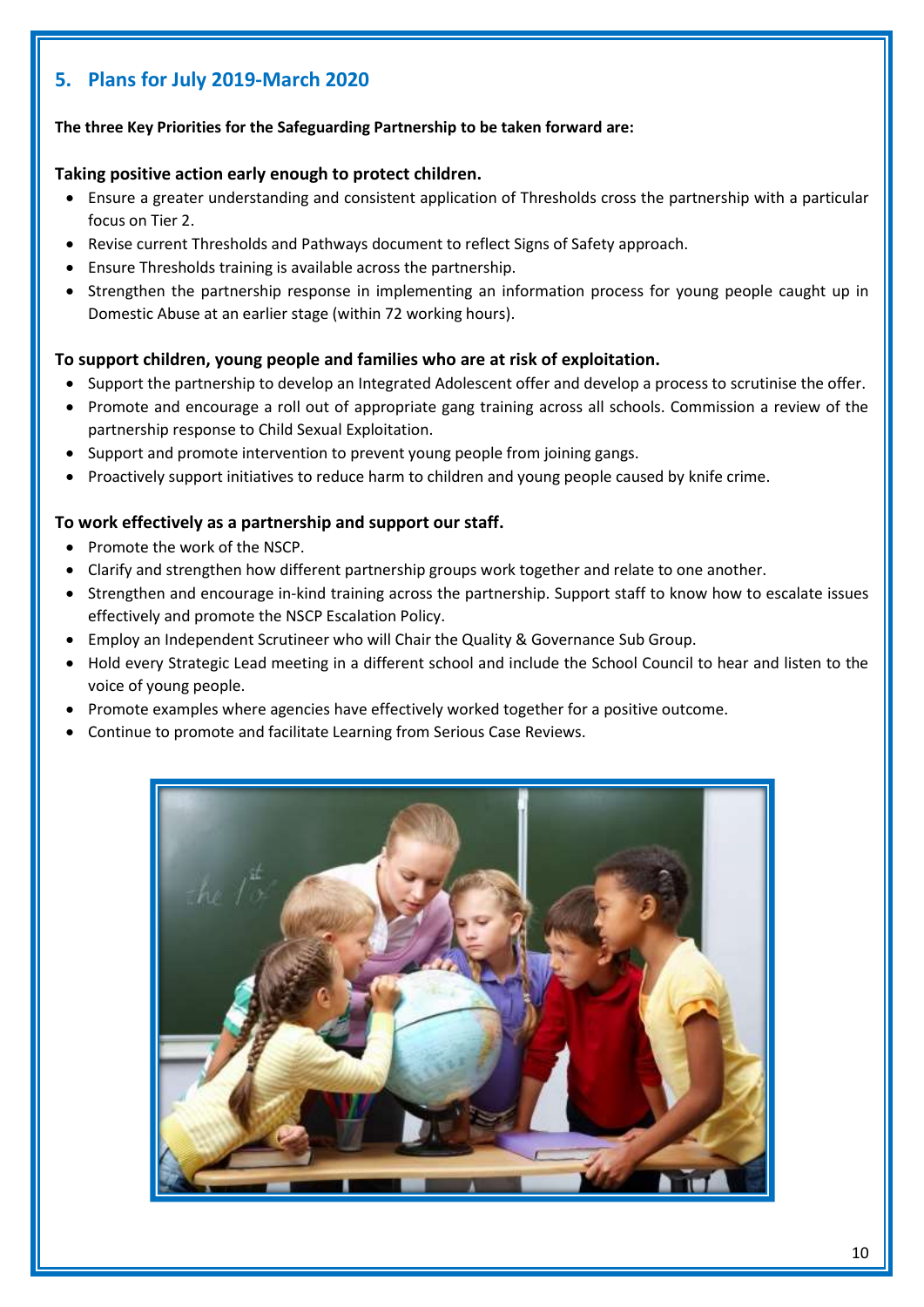## <span id="page-10-0"></span>**Appendix 1 – SCRs and other types of review**

A number of referrals have been considered for a type of review over the period covered by this report:

| Number of referrals received April 2018 - June 2019 = 18      |  |
|---------------------------------------------------------------|--|
| Number of Serious Case Reviews initiated                      |  |
| Number of Case Mapping Exercises / Learning Reviews initiated |  |
| No further action                                             |  |
| Number to be processed and considered                         |  |

## <span id="page-10-1"></span>**Appendix 2 – Child Death figures**

**April 2018- June 2019 saw a total of 53 child deaths.**

**Of these, 9 deaths were considered unexpected:**

| <b>Category of death</b>           |               |
|------------------------------------|---------------|
| <b>Road Traffic Collision</b>      | 1             |
| Sudden Unexpected Death in Infancy | $\mathcal{P}$ |
| Medical reasons                    | 3             |
| Homicide                           | 3             |
| Unknown                            | 1             |
| <b>Total</b>                       | q             |

| <b>Gender of unexpected deaths:</b> |  |
|-------------------------------------|--|
| Male                                |  |
| Female                              |  |

| <b>Ethnicity of unexpected deaths:</b> |  |
|----------------------------------------|--|
| White British                          |  |
| Mixed                                  |  |
| Asian                                  |  |